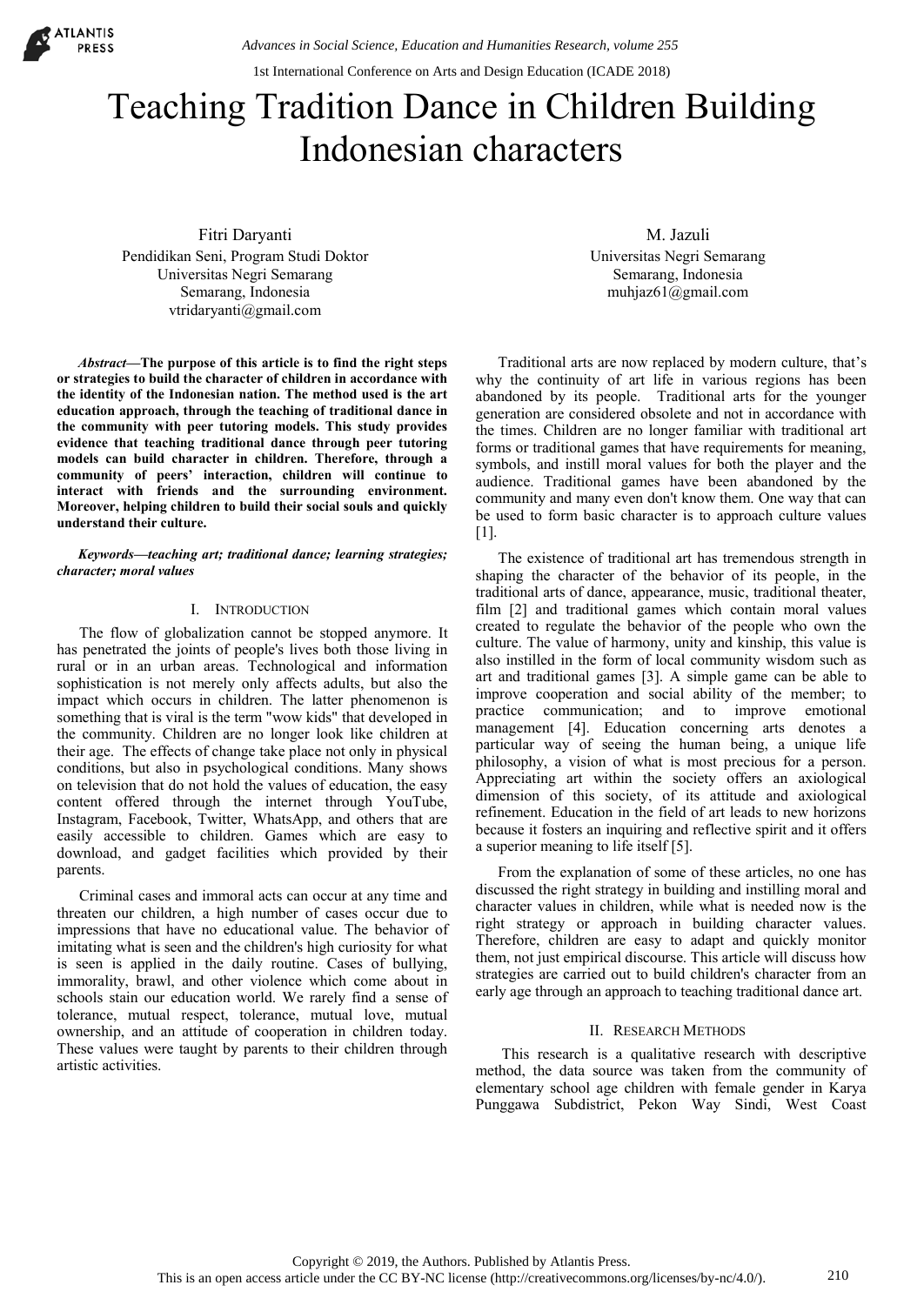

Lampung. Data collection techniques are carried out by observation, namely observing their behavior in everyday life such as when they play, recite, and practice dancing. In addition to observing data collection, interviews were also conducted, questionnaires, both for children and their parents to obtain data about their knowledge, experience and daily life. Document techniques are also necessary in this study in the form of photos and videos of the results of the exercise.

### III. DISCUSSION

Character in English comes from the Greek meaning to form into inscription. This reflects that character is not something that exists naturally or is brought from birth. However, a formative process is influenced by the input a person receives from his environment, starting from the family, the scope of friendship, school, place of work, and so on. Character is related to moral concepts, moral felling, and moral behavior. Based on these three components, it can be stated that good character is supported by knowledge of goodness, desire to do well, and do good deeds. In this regard, he also stated: Character education is the deliberate effort to help people understand, care about, and act upon core ethical values. Even in the Character Matters book he mentions: Character education is the deliberate effort to cultivate virtue-that is objectively good human qualities - that is good for the individual person and good for the whole society [6].

Character education can deepen the bond between parents and children [7]. The concept of character education is, character is not taught but it is a habitual formation for example internalizing values, choosing good choice, doing them as habits, and providing examples; educating character to youth has to involve the youth situation and condition. In Education some issues should be considered are; learning situation, learning process, learning materials, and learning evaluation, and character education is never ending process. [8]

Instilling the values of character to children is not only in education in school, but in the community it becomes very important. The daily life of children is more spent on the environment where he lives from the factors of parents, friends, and even the wider community. To instill children's moral and character values, one of them is by teaching traditional arts to children. Studying traditional art in the surrounding environment will make it easier for children to learn and understand it, because the learning process is influenced by the children's play community, namely in the family environment, schoolmates, and playmates in the surrounding community.

The art teaching approach is one of the ways to grow the character of children, by learning the art of practicing confidence in children, and developing children's talents. In teaching it, the right strategy is needed, this is by seeing what motivates and encourages the child to learn it. One of the strategies used in teaching traditional dance is the peer model.

The strategy of teaching the dance of Fan Nyambai with peer model:

Traditional arts which exist in the community in the West Coast region of Lampung, namely fan dance, this dance is usually danced at the time of the ceremony at a traditional wedding party or called Nayuh [8]. The Nyambai program is a dance performance program that shows the skills of boys and girls in their dancing skills.

Aside from being a place to show talent in dancing, the first singing event was also used as a special program for singles and girls in finding a mate, but in the development this event was limited to events for young people and young people to demonstrate their dancing skills. Currently the dancers who participated in the event mostly from elementary school age children. The development of primary school age children or said to be middle and late childhood (elementary school) starts from six years to eleven years. Children begin to master their skills of reading, writing, and counting. Achievement becomes the main theme of children's lives and they are increasingly able to control themselves. In this period, they interacted with the wider social world outside the family [9]. In addition to family and teacher, peers or friends of his age also play an important role in child development. Children will easily adapt because of peer support.

Teaching traditional dance by using peers as a learning model is carried out in several stages including: the preparation stage, the implementation phase, and the final stage or evaluation. Initial preparations were carried out by the community, namely announcing that there would be a chanting program for the children, and appointed several children as group leaders or people considered to be experienced to give examples to other friends in dance training. For other children outside those who have been appointed by the customary leader, they automatically participate and look for partners to dance. At this level, children involve their groups in playing to form communities in dance training. Each group of dancers consists of two or four people in one group. Usually each village is represented by two groups of dancers.

At the implementation or training stage, after getting their respective partners, children form groups and start practicing dance by contacting dance instructors or dance trainers. Before the exercise starts, every child when going to leave always picks up another child from house to house, approaching each other. This tradition is prepared so that children feel more needed, valued, and cared for by their peers.

The training ground is not limited to certain places, but seeing the possible situations and conditions that they consider comfortable, is usually done at the home of one of the residents or in a school that has a large yard. The time of training depends on the readiness of all members of the dance group, there is only one group. Sometimes there also a combination of various groups depending on how many group envoys from each village. Especially when practicing adjusting conditions which are usually done when after returning from school, in the afternoon after finishing the Koran, and the evening after the tarawih prayer during the fasting month. It is if the event is held during Eid time (after Ramadhan).

Dance trainers are teachers in their schools that the teacher also teaches dance in their environment when the event will be held. This teacher is not a person who is expert in the field of dance, but because of his experience since a long time ago often involved in the show to make him skilled at dancing and can teach it to children. Dance teachers or trainers get their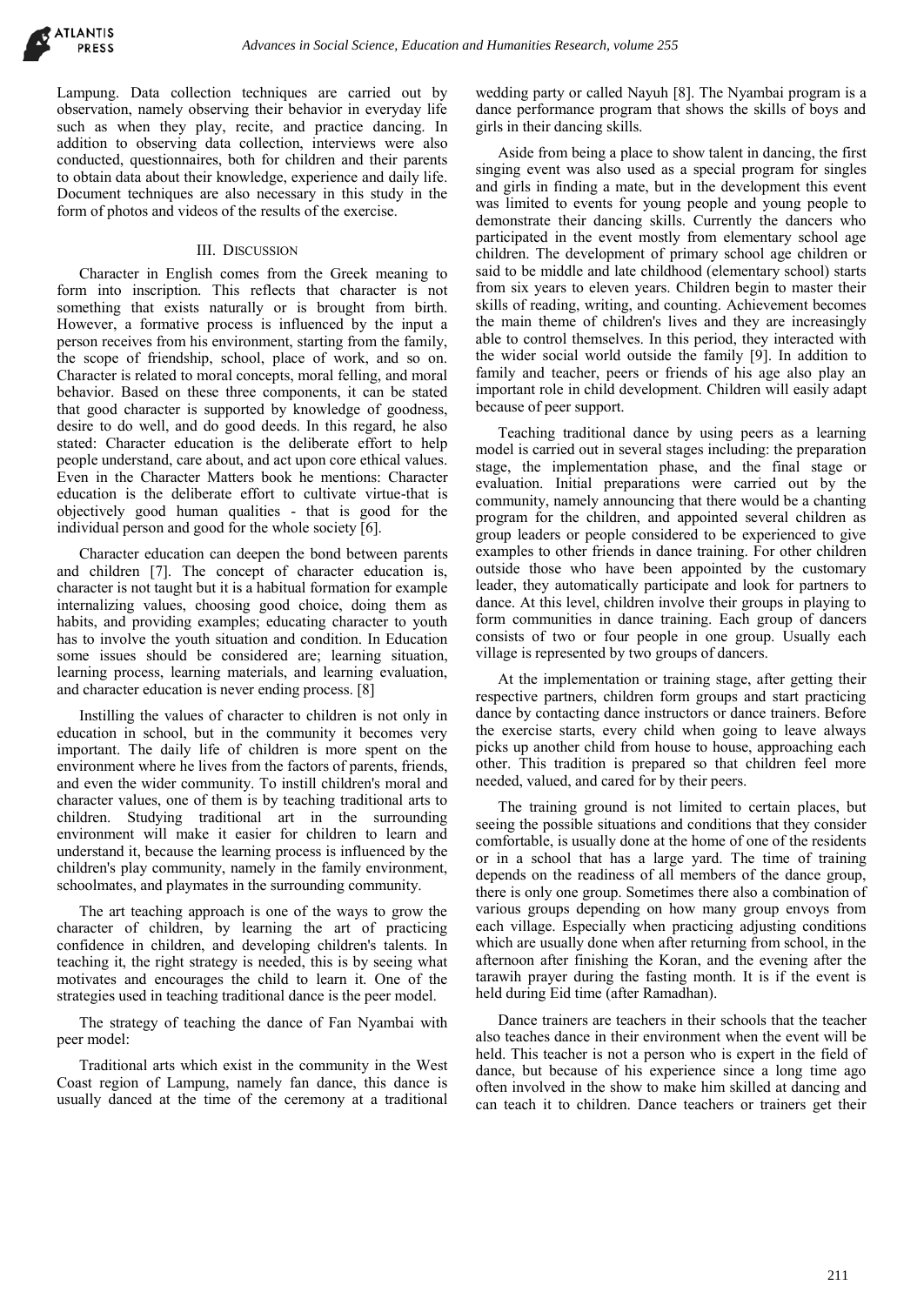dancing skills, usually due to several underlying factors, among others because of having a dancer (inheriting their parents) and because of their talent and experience so that they are sent by the customary leader to train or teach them to others.

The strategy of teaching the dance that is applied by the teacher is the peer model, the smarter and more experienced child who takes the front position. And then the others follow it, when the child does not memorize the movements and counts, they will ask each other, correct each other, and remind each other. One example of a peer method when the exercise begins, children will help each other wear cloth as a compulsory clothing that must be worn during training, as shown below. Children teach each other and help to use equipment for dancing.



Fig. 1. Using dancing equipment, namely cloth or *sinjang*.



Fig. 2. Children line up before starting exercise, a more mature and experienced child who teaches dance.

The last stage is the evaluation stage, this stage is done to correct some children who are not skilled at dancing to practice, discuss, and memorize movements from beginning to end together with a group of friends.

Character values that are built when teaching traditional dance using peer tutors.

The impact of this traditional dance teaching and learning helps the community to regenerate the inheritance of dancers and to preserve traditional dances, namely the fan dance singing *bebai* as an ancestral heritage that should not be abandoned. With teaching as inheritance it will indirectly bequeath the cultural values of society contained in the art. As

for the character values that can be captured from the results of traditional dance learning, among others:

### *A. Kinship*

People always understand and instill family values in their children that all members of the community are close relatives, must look after and respect each other. Likewise when preparing for dance training, the children approach each other to practice, help each other and teach others who cannot dance, so that they will improve a sense of kinship, kinship and togetherness during dance training.

# *B. Responsibility*

A high sense of responsibility can be seen from the enthusiasm of the children who always participate when participating in the singing activities. And it is without being appointed they submit themselves as dancers to represent their village and always practice with friends. If a child cannot be a dancer because many have followed, the child participates as an audience, and encourages his friends.

# *C. Self Independence*

This character is awakened when the instructor or dance trainer cannot teach dance, the children are independently learn by themselves with their peers. Sometimes there is a sense of responsibility for those who already feel memorized or are adept at dancing. The child will teach his friend the way he sits at the front of giving examples to his friends.

#### *D. Tolerance*

This feeling is awakened when the child does not force the will, isolate, or contemplate other friends who cannot attend, do not participate, or do not like to dance.

# *E. Love culture*

Love the motherland, love for its own culture is built with a sense of belonging to love, study, and participate in every traditional event held by the community. Participating purely from their hearts is not due to coercion of parents or forced.

#### IV. CONCLUSION

Teaching and learning traditional arts is the right strategy to foster and build character in Indonesian children, providing insight into their cultural knowledge, fostering good attitudes and actions in children, and exercising sense sensitivity. The peer tutoring method provides insight into moral knowledge about its culture and fosters a sense of love for its culture, fosters mutual respect, behaves well with each other, and fosters cultured characters. Therefore, through a community of peers' interaction, children will continue to interact with friends and the surrounding environment. Moreover, helping children to build their social souls and quickly understand their culture.